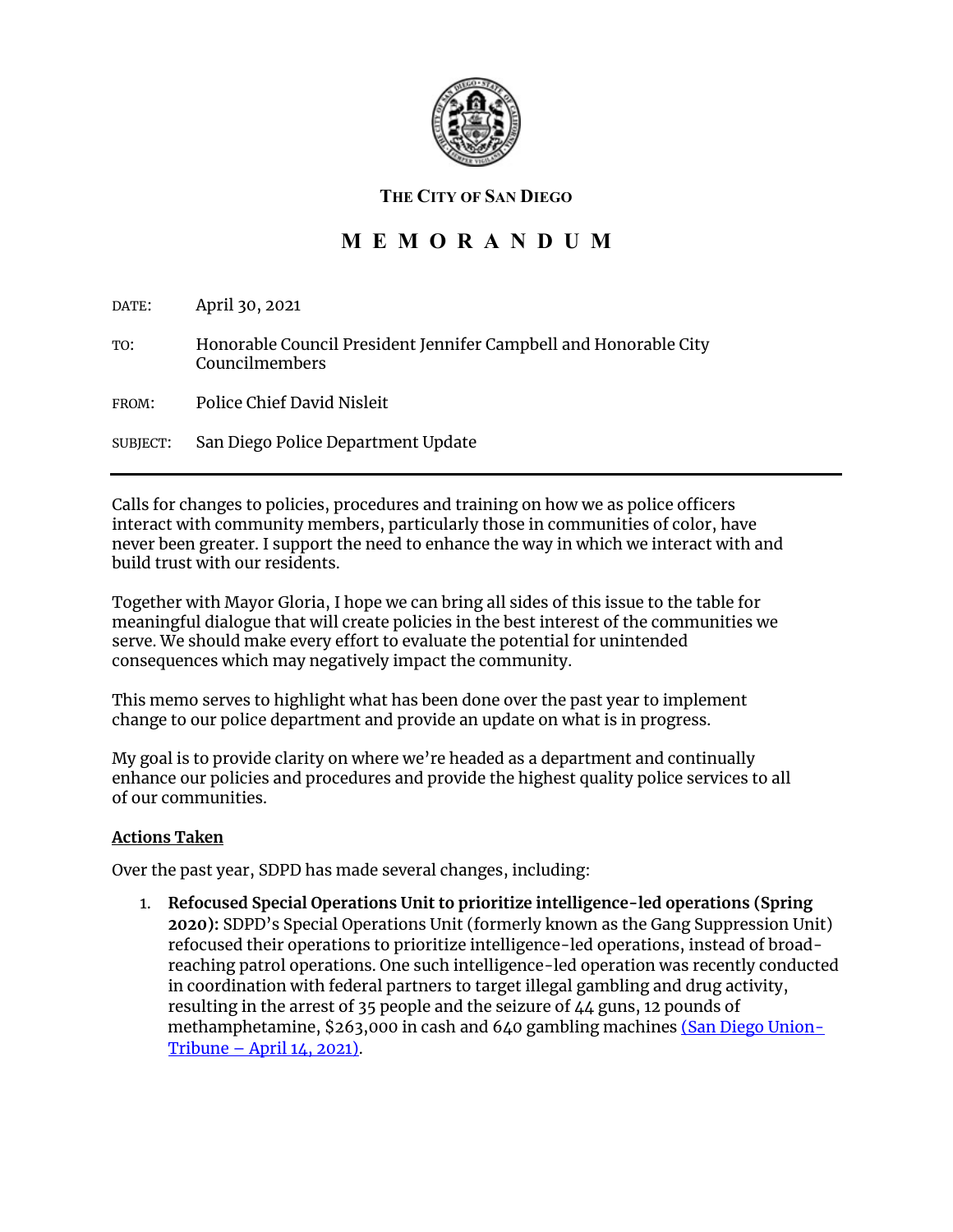#### Page 2 San Diego Police Department Update April 30, 2021

- a. The Special Operations Unit will still use broad-reaching patrol operations on a case-by-case basis. For example, saturation patrol was implemented following the recent shooting incident in the Gaslamp, among others.
- 2. **Ensured timely release of critical incident videos:** Knowing transparency is of high importance in officer-involved shootings (OIS) and use of force incidents, SDPD has prioritized releasing the videos and body-worn camera footage related to these incidents as quickly as possible. State law mandates (SB 1421 and AB 748) such videos be released within 45 days, however, on average SDPD typically releases them within 7- 10 days. One OIS incident that occurred in Downtown San Diego in Summer 2020 was able to be released within 24 hours.
- 3. **Removed SDPD officers from the Metropolitan Transit System's Joint Agency Task Force (Feb 2020):** SDPD removed officers from the Task Force to be able to better prioritize already limited staffing resources in other areas of the city and move away from enforcing certain low-level offenses where possible.
- 4. **Updated Use of Force procedure [\(Procedure](https://s3-us-west-2.amazonaws.com/themis2.datasd.org/policies_procedures/Procedures/1.0+Administration/104.pdf) 1.04 – July 8, 2020):** Made extensive revisions to guidelines on how and when to use reasonable force in the best interest of public safety when an encounter calls for it. The revisions included adding language to the procedure for greater emphasis on de-escalation and an officer's duty to intervene.

## **5. Created stand-alone procedures for:**

- a. **De-Escalation [\(Procedure](https://s3-us-west-2.amazonaws.com/themis2.datasd.org/policies_procedures/Procedures/1.0%20Administration/155.pdf) 1.55 – June 25, 2020):** Established guidelines on the use of de-escalation techniques, crisis intervention tactics and other alternatives to force. This procedure aims to clearly outline SDPD's expectations on de-escalation and building trust, in addition to the extensive training officers receive in the academy and post-graduation on de-escalation.
- b. **Intervention Duties [\(Procedure](https://s3-us-west-2.amazonaws.com/themis2.datasd.org/policies_procedures/Procedures/1.0%20Administration/156.pdf) 1.56 – June 25, 2020):** Established guidelines and actions required for department members who observe or become aware of another officer's use of unreasonable force or misconduct.
- c. **First Amendment Activity Facilitation and Management [\(Procedure](https://s3-us-west-2.amazonaws.com/themis2.datasd.org/policies_procedures/Procedures/4.0%20Legal/417.pdf) 4.17 – February 17, 2021):** Establishes guidelines for the coordination, facilitation and management of the safe exercise of an individual or group's First Amendment rights. The department is currently evaluating requests for amendments to the procedure per community feedback.
- 6. **Prohibited the application of the carotid restraint (Department Order – June 2, 2020):** Ended the application of the carotid restraint by SDPD officers. SDPD was the first in the San Diego region to implement this change that ultimately led to a statewide ban.
- 7. **Worked to meet expectations presented in the "8 Can't Wait" campaign:** Met expectations in all areas except one, a complete ban on shooting at moving vehicles.
	- a. SDPD fulfilled seven of the eight use of force policy criteria listed in the "8 Can't Wait" campaign: Require de-escalation, outline use of force continuum, ban chokeholds and strangleholds, require warning before shooting, exhaust all alternatives before shooting, establish a duty to intervene, and require comprehensive reporting.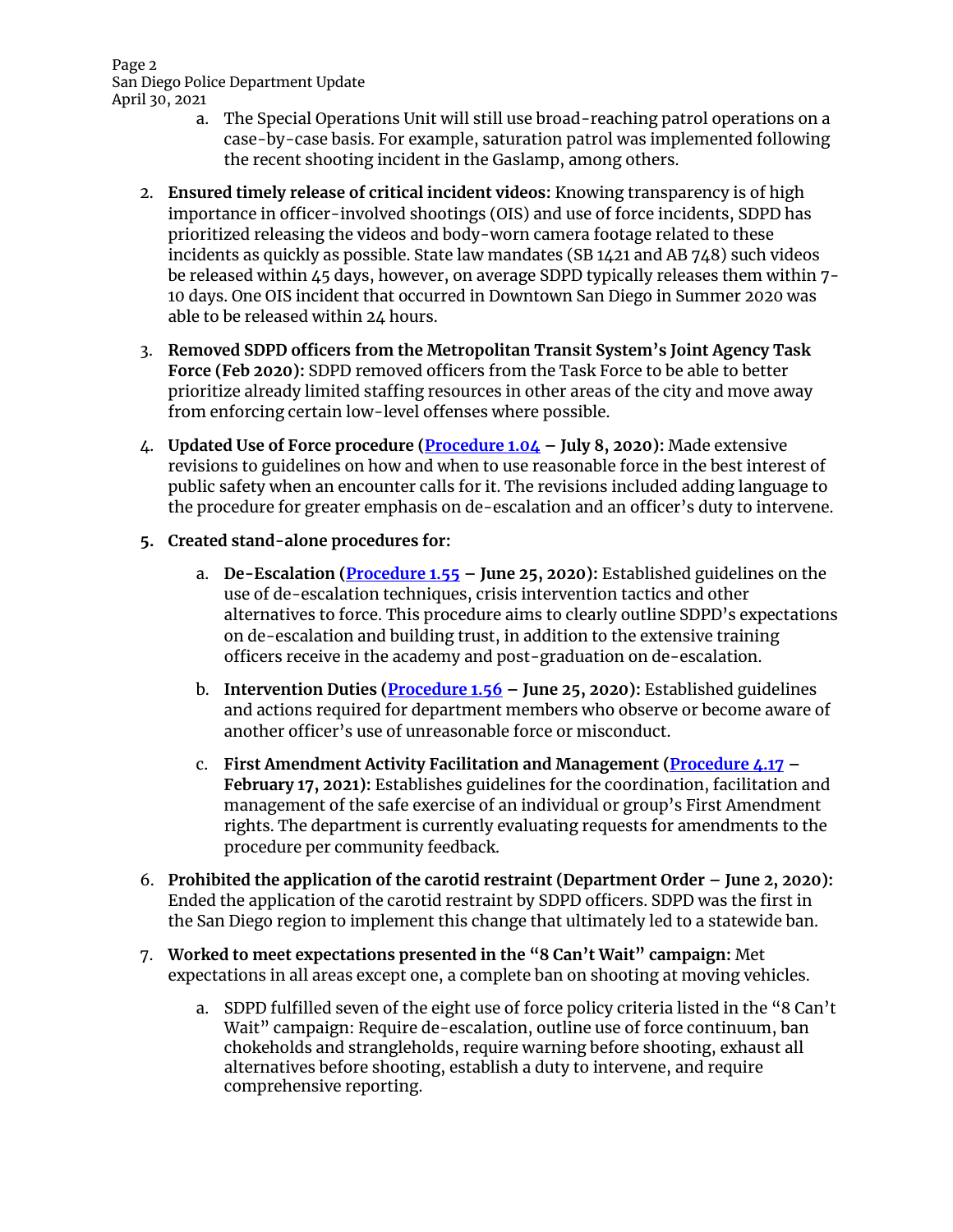Page 3 San Diego Police Department Update April 30, 2021

- b. SDPD modified the language related to shooting at a moving vehicle [\(Procedure](https://s3-us-west-2.amazonaws.com/themis2.datasd.org/policies_procedures/Procedures/1.0%20Administration/104.pdf)  $1.04$  – July 04, 2020), however, in the interest of public safety will not fully meet this expectation to ensure the ability to mitigate tactics used by extremists who use vehicles as lethal weapons (i.e. Charlottesville, VA terror attack).
- 8. **Continued to meet and answer questions from community groups:** SDPD continued to meet with and respond to community groups regarding policies, procedures, training, reform or general community engagement. Discussions included with the Urban League, Citizens Advisory Board, NAACP, LGBTQ community leaders, and pastors and leaders from communities of color, among others.
- 9. **Created a new Force Analysis Unit:** This unit was created to track use of force trends within the department and nationally to identify strengths in current practices, areas of improvement and recommended changes in training based on the identified use of force trends.
- 10. **Updated SDPD website:** To further accountability and transparency, SDPD made updates to its website to place all SB 1421 and AB 748 documents in one place. The department is also in the process of reorganizing its entire website to make it easier to navigate and find information, with an emphasis on transparency.

### **Actions in Progress**

The following are actions that are currently underway:

- 1. **Assist with the implementation of the independent Commission on Police Practices:** SDPD will assist where necessary with the implementation of the new independent Commission on Police Practices.
- 2. **Release of the Center for Policing Equity Study:** SDPD anticipates receiving the comprehensive analysis of stop and use of force data conducted by the Center for Policing Equity (CPE) soon. CPE is a nationally recognized research institute for analyses identifying and reducing the causes of racial disparities in public safety and advocates for large-scale and meaningful change. Once received, the department will present the findings to the community and to City Council.
- 3. **Revise procedure on consent searches (Procedure 4.01):** SDPD is in the process of revising its procedure on consent searches that will outline new guidelines for having clear, expressed consent to search a person or property, defining the scope and intensity of a search and the need to notify individuals of their right to refuse a search. This procedure is currently under review and will be distributed to all members of the department upon final approval.
- 4. **Create new procedure for interactions with transgender and gender non-binary individuals (Procedure 6.34):** Establishes guidelines for interacting with transgender and gender non-binary individuals, specifically in using visual and verbal cues to become aware of an individual's preferred gender identification, documenting this information in reports for continuity of treatment, and ensuring any jail bookings, patdowns or searches are performed in accordance with their preferred gender status. This procedure is currently under review and will be distributed to all members of the department upon final approval.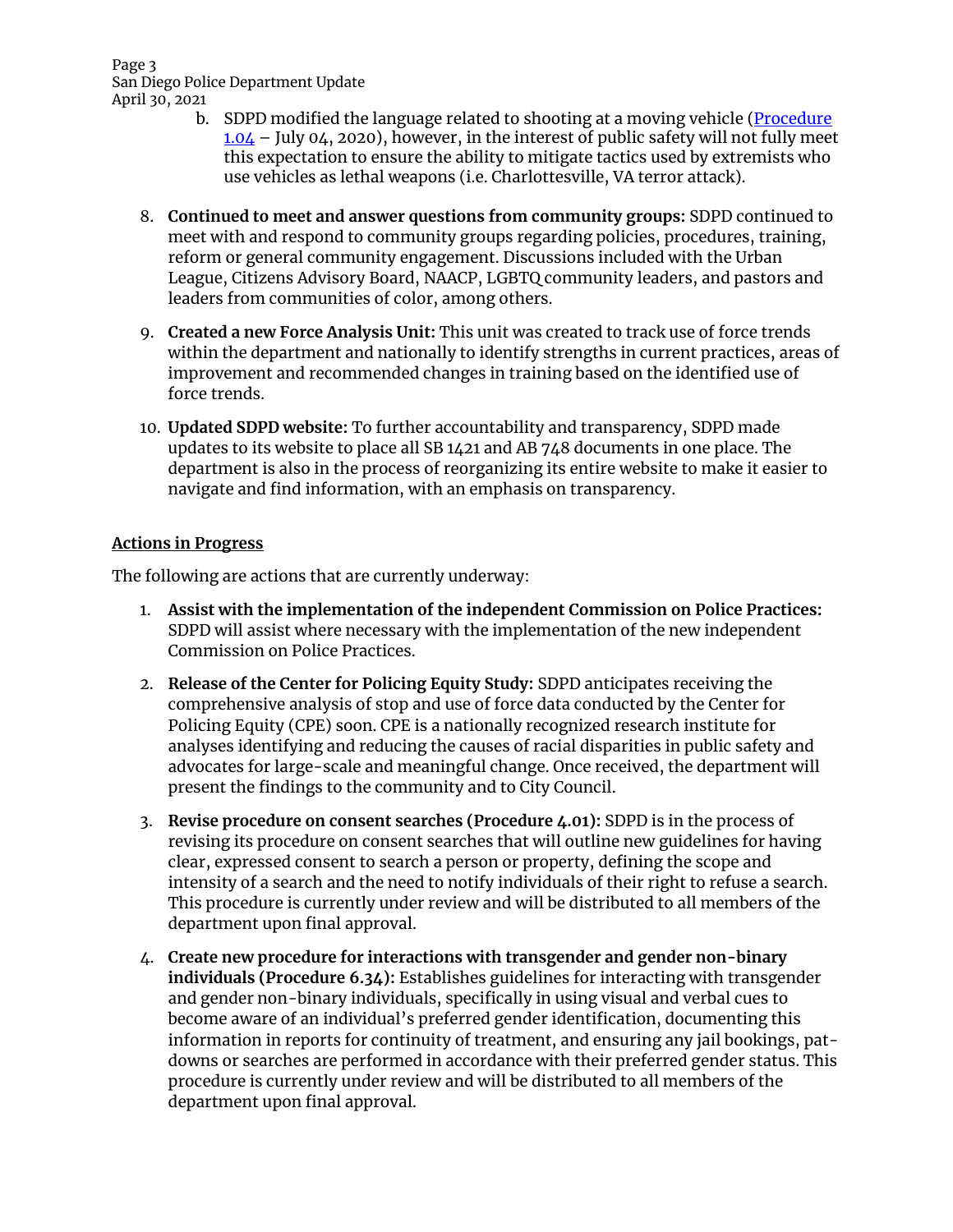#### Page 4 San Diego Police Department Update April 30, 2021

- 5. **Establish collection of "Show of Force" Data:** In addition to collecting the standard use of force data, such as the discharge of a taser, use of a baton, use of a police service dog, discharge of a firearm, etc., SDPD will begin to track the times in which an officer simply shows a less-lethal force option, but does not deploy it. Examples include showing their baton, unholstering a taser but not discharging it, presence of a police service dog without releasing it, etc. This new data will be analyzed by the new Force Analysis Unit and is anticipated to begin being collected in summer 2021.
- 6. **Recruit and retain qualified and diverse candidates:** In 2018, SDPD launched an aggressive recruitment and retention campaign to attract highly qualified candidates, and particularly individuals with diverse backgrounds. Efforts include targeted local and national advertising, attending career fairs and community events, and working with candidates prior to exams and academies to ensure their success. In 2020, SDPD hired 219 officers, representing a 69% increase in hires over the just 129 officers hired in 2017, and in 2020 people of color represented 53% of hires to the department – amounting to a 15% increase in the ratio of people of color to white officers versus that of hiring efforts in 2017. SDPD will continue to outreach to diverse candidates using several tactics, including attending events like a recent virtual career webinar with Wiley College, a historically black college in Marshall, Texas, among other efforts.

## **Future Actions**

[Mayor Todd Gloria has also proposed several policy and procedural items](https://www.sandiego.gov/department/mayor-gloria-announces-public-safety-priorities-reforms-police-practices) for the San Diego Police Department to explore. I will continue working with Mayor Gloria and the Council to ensure those items are reviewed for feasibility and implementation where possible.

In conclusion, San Diego consistently ranks one of the safest big cities in the nation despite having the second-lowest officer-to-citizen ratio among the 30 largest cities, and that is due to the dedication of the men and women who continue to go to work every day.

Our mutual desire to constantly update our policies and procedures for how our officers interact with the public starts with open dialogue and I ask that we continue to come to the table together to discuss how to move forward and make progress based on holistic strategies in the best interest of all San Diegans.

Sincerely,

David Nisleit Chief of Police

cc: Honorable Mayor Todd Gloria

Honorable City Attorney Mara W. Elliott

Paola Avila, Chief of Staff, Office of the Mayor

Jay Goldstone, Chief Operating Officer

Andrea Tevlin, Independent Budget Analyst